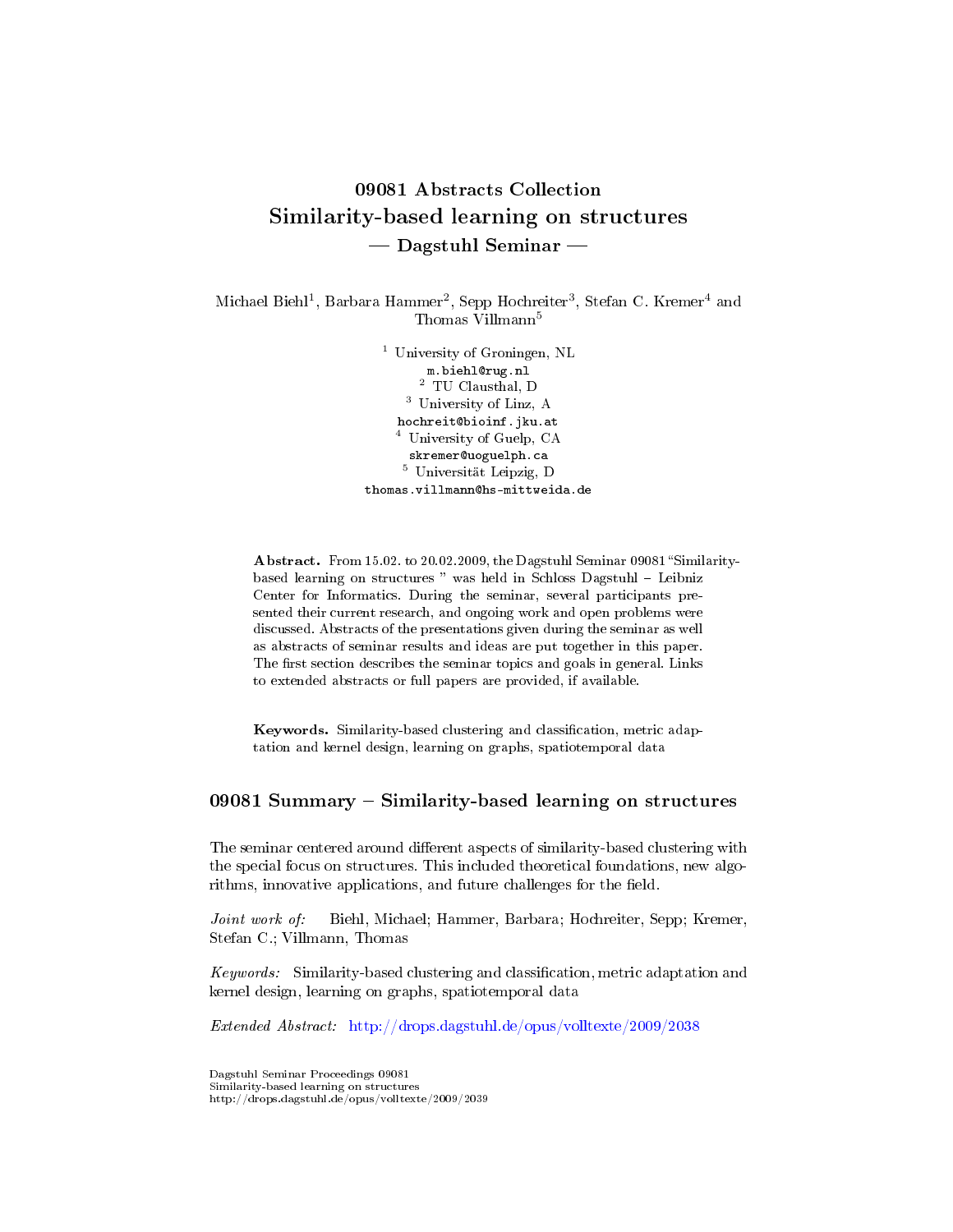# Clustering and PCA reveal the migration path of modern humans and subtypes of breast cancer

#### Gyan Bhanot (Rutgers University - Piscataway, US)

Abstract: Mitochondria are organelles in the cytoplasm which play a key role in producing most of the energy needed by the cell. Their origin is a sybmiosis between proto-cyanobacteria and precursors of eukaryotic cells 2 billion years ago. They have a circular chromosome (mtDNA) which is transmitted exclusively by maternal descent and can be used to trace the history of migrating populations. In 1987, a study of some of the mutations on mtDNA for showed that the origins of modern humans can be traced to a single woman - the so called "mitochondrial Eve" who lived in Africa 150,000 years ago. I will describe the background of this discovery and present new results based on PCA and clustering analysis of complete sequencing of thousands of mtDNA which reveals the details of our migration "Out of Africa" approximately 50K-70K years before present.

We also show that similar methods applied to breast cancer microarray data yield clinically relevant subclasses of disease with distinct biology and rates of relapse (metastasis).

See also: 1. G. Alexe, R. Vijaya-Satya, M. Seiler, D. Platt, T. Bhanot, S. Hui, M. Tanaka, A. J. Levine and G. Bhanot, 'PCA and Clustering Reveal Alternate mtDNA Phylogeny of N and M Clades', 2008, J. Mol Evol,  $67(5)$ ,  $465-487$ ; 4. G. Alexe, G. S. Dalgin, D. Scanfeld, P. Tamayo, J. Mesirov, C. Delisi, L. Harris, N. Bernard, M. Martel, A. Levine, S. Ganesan, G. Bhanot, 'High Expression of Lymphocyte Associated Genes in node-negative HER2+ breast cancer correlates with lower recurrence rates', 2007, Cancer Research, 67: 10669-10676.

#### Similarity beyond distances

#### Ulrich Bodenhofer (University of Linz, AT)

There is hardly any statistical learning paradigm that does not make use of some concept of similarity, regardless of whether explicitly or implicitly. This contribution attempts to discuss different concepts of similarity. We will discuss the relationship between distances and gradual similarity along with the correspondence between the triangle inequality and transitivity. To this end, we will highlight the well-established concept of graded equivalence relations which are neither widely known nor widely used in machine learning. We will repeat some known results on relationships of graded equivalence relations and positive semi-definite kernels. Finally, we provide some ideas how to use these results in the classification of biological sequences.

Keywords: Distances, Graded equivalence relation, Kernels, Machine Learning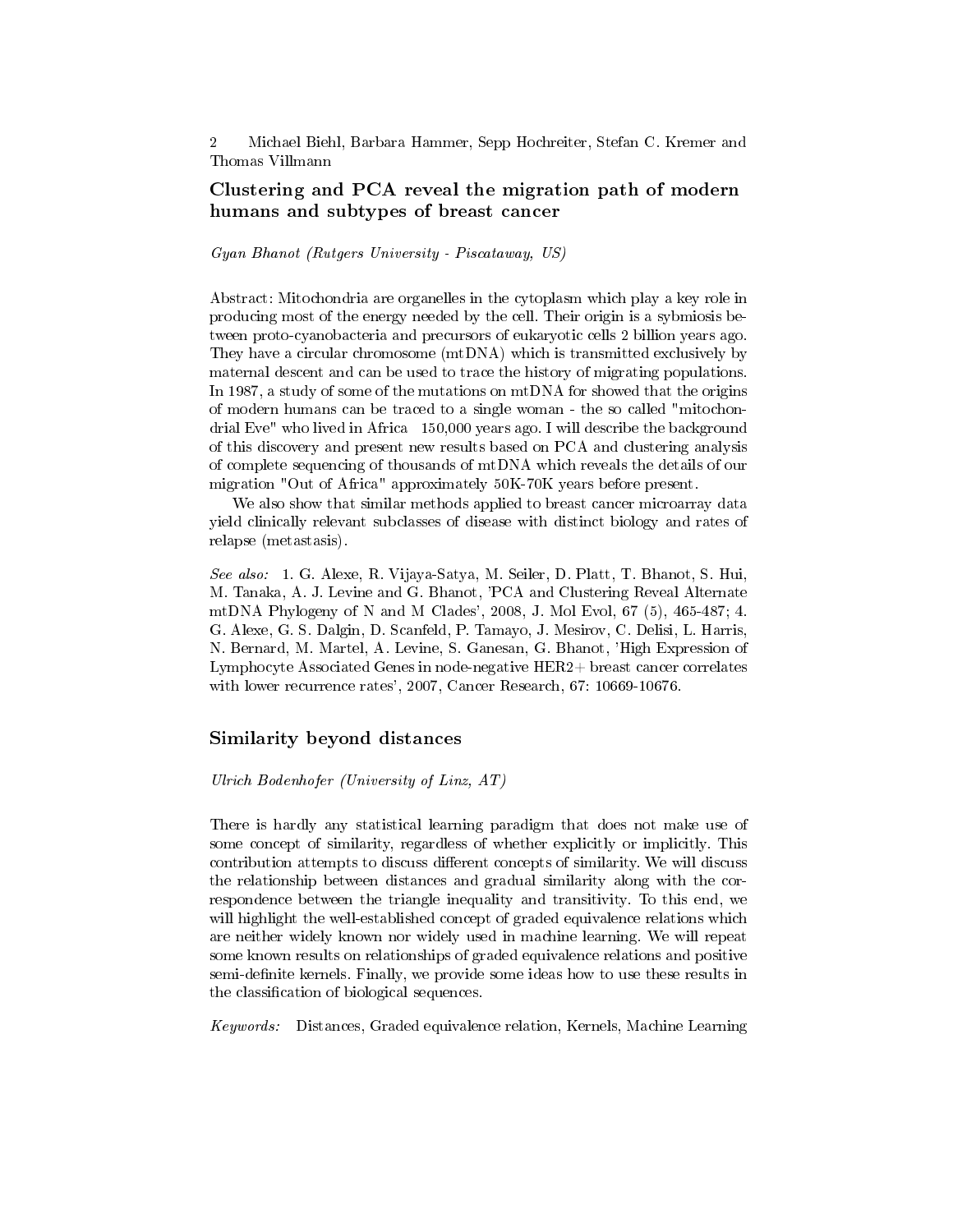# Structure validation in clustering by stability analysis

Joachim Buhmann (ETH Zürich, CH)

Partitioning of data sets into groups defines an important processing step for compression, prototype extraction or outlier removal. Various criteria of connectedness or proximity have been proposed to group data according to structural similarity but in general it is unclear which method or model to use. In the spirit of information theory we propose a decision process to determine the extractable information from data conditioned on a hypothesis class of structures. Maximizing the amount of information which can be reliably learned from data in the presence of noise selects appropriate models. Empirical evidence for this model selection concept is provided by cluster validation in bioinformatics and in computer security, i.e., the analysis of microarray data and multilabel clustering of Boolean data for role based access control.

Keywords: Clustering, model selection, information theory

# Limited Rank LVQ and Applications

Kerstin Bunte (University of Groningen, NL)

We propose an extension of the recently introduced Generalized Matrix Learning Vector Quantization (GMLVQ) algorithm. The original algorithm provides a discriminative distance measure of relevance factors, aided by adaptive square matrices, which can account for correlations between different features and their importance for the classification. We extend the scheme to matrices of limited rank corresponding to low-dimensional representations of the data. This allows to incorporate prior knowledge of the intrinsic dimension and to reduce the number of adaptive parameters efficiently. The case of two- or three-dimensional representations constitutes an efficient visualization method. The identification of a suitable projection is not treated as a pre-processing step but as an integral part of the supervised training. We will also introduce some applications in the field of Content Based Image Retrieval (CBIR) and nonlinear visualization based on the global alignment of local linear representations.

Keywords: Machine Learning, Learning Vector Quantization, Adaptive Distancemeasures, Visualization, Content based Image Retrieval, nonlinear Visualization

# "Searching in Equivalence Classes"

#### Hans Burkhardt (Universität Freiburg, DE)

Searching for identical objects is a rather trivial task. However, it is much more challenging to search in semantic equivalence classes.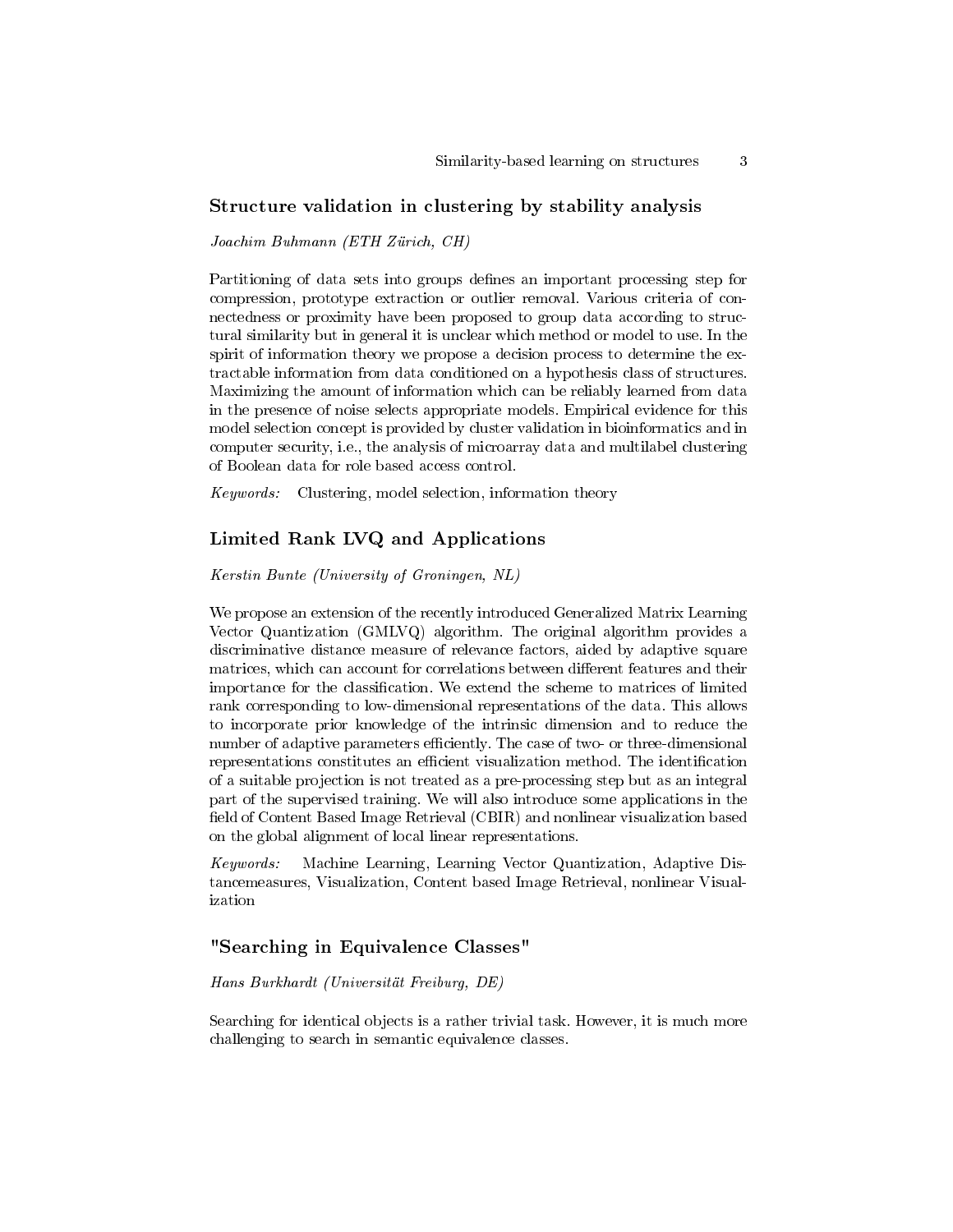In many pattern recognition problems images have to be classified independent of their current position and orientation, which is just a nuisance parameter. Instead of comparing a measured pattern in all possible locations against the prototypes it is much more attractive to extract position-invariant and intrinsic features and to classify the objects in the feature space. Mathematically speaking, patterns form an equivalence class with respect to a geometric coordinate transform describing motion. Invariant transforms are able to map such equivalence classes into one point of an appropriate feature space.

The talk will describe new results for this classical problem and outlines general principles for the extraction of invariant features from images (Haar integrals, Lie-Theory, Normalization techniques). The nonlinear transforms are able to map the object space of image representation into a canonical frame with invariants and geometrical parameters. Beside the mathematical denition the talk will concentrate on characterizing the properties of the nonlinear mappings with respect to completeness and possible ambiguities, disturbance behaviour and computational complexity. We especially investigated Haar integrals for the extraction of invariants with respect to mathematical groups based on monomial and relational kernel functions.

Examples and applications will be given for content-based image retrieval tasks in 2D and 3D (images and voxel data).

Outline:

- 1. Introduction and Fundamentals
- 2. Equivalence Classes based on geometric transforms (Euclidean motion, affine mapping)
- 3. General Principles for the Construction of Invariants
- 4. Current developments and future perspectives
	- SIMBA Search Images by Appearance
	- MICHELscope a search engine for philatelists
	- Search engine for Watermarks in old paper prints
	- I-SEARCH BMBF-Project on CBIR (patch-based search and relevance feedback)
	- 5. Challenges in Biology
		- Searching and classification of 3D-Structures (Pollen monitor)
	- $-$  Searching in Biological databases (Protein search engine)

Keywords: Image retrieval, invariants

Full Paper:

<http://lmb.informatik.uni-freiburg.de/papers/index.de.html>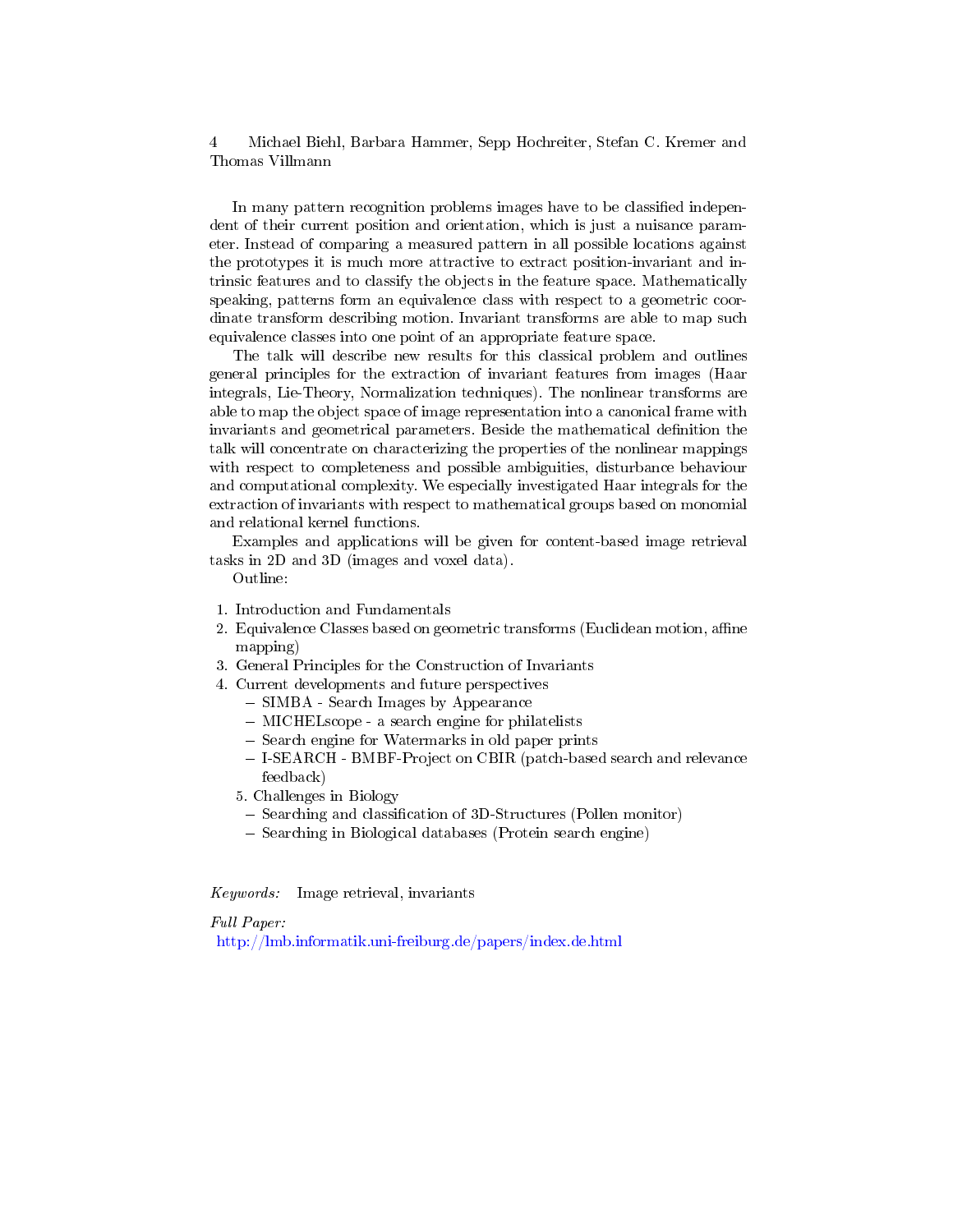# FARMS: a probabilistic latent variable model for summarizing Affymetrix array data at probe level

Djork-Arne Clevert (University of Linz, AT)

Motivation:

High-density oligonucleotide microarrays, and in particular Affymetrix GeneChip arrays, are successfully applied in many areas of biomedical research. However, the large number of genes, which have high variation but are irrelevant for the experimental question, leads to many false positives in extracting relevant genes. The high variation which origins from measurement noise can be reduced by identifying the probes of a probe set which vary synchronously across the arrays. The cause for synchronous changes is the gene-specific mRNA concentration in the cell detected by those probes.

This concentration is the hidden factor in our factor analysis model, which automatically models the probe-specific measurement error and is optimized by Bayesian maximum a posteriori estimation.

In contrast to previous methods our new summarization method called "Factor Analysis for Robust Microarray Summarization" (FARMS) supplies modelbased signal intensity values.

Results:

We have evaluated FARMS in terms of sensitivity and specificity on all public available spike-in data sets and at the Affycomp competition where it outperformed all competitors. Therefore, FARMS can be very important for biologists and medical researchers, which have to face the problem of false discovery rates. This problem is considerably reduced because genes are filtered out without looking at conditions; therefore higher significance values are obtained in the post-processing.

 $Keywords:$  Affymetrix, factor analysis, microarray, summarization, affyromp, probabilistic latent variable model, probe level data

Joint work of: Clevert, Djork-Arne; Hochreiter, Sepp

#### Full Paper:

<http://bioinformatics.oxfordjournals.org/cgi/content/short/22/8/943>

See also:  $@article SeppHochreiter04152006$ , author  $=$  Hochreiter, Sepp and Clevert, Djork-Arne and Obermayer, Klaus, title  $= A$  new summarization method for affymetrix probe level data, journal = Bioinformatics, volume = 22, number  $= 8$ , pages  $= 943-949$ , doi  $= 10.1093/bioinformatics/bt1033$ , year  $= 2006$ , ab $stract = Motivation$ : We propose a new model-based technique for summarizing high-density oligonucleotide array data at probe level for Affymetrix GeneChips. The new summarization method is based on a factor analysis model for which a Bayesian maximum a posteriori method optimizes the model parameters under the assumption of Gaussian measurement noise. Thereafter, the RNA concentration is estimated from the model. In contrast to previous methods our new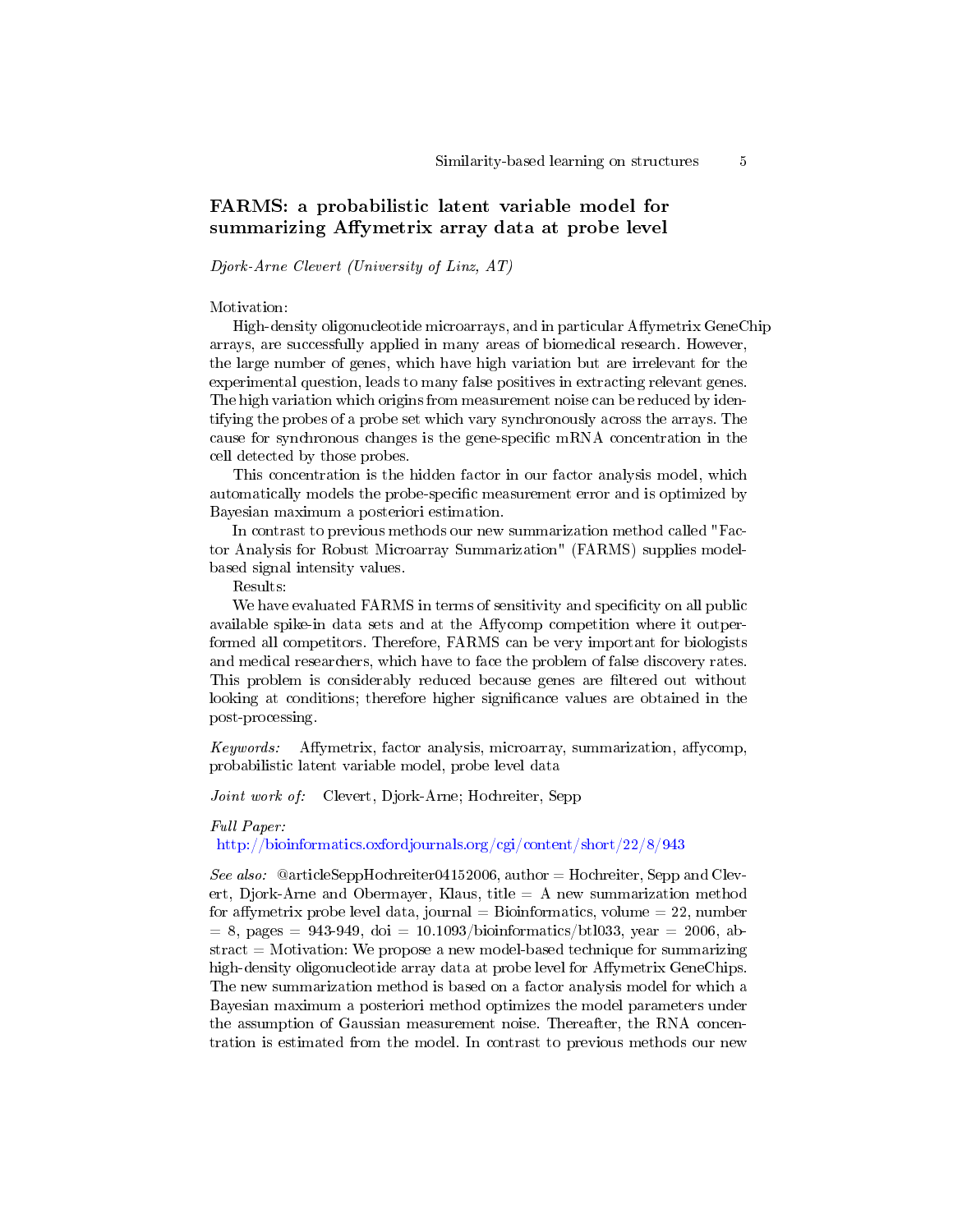method called Factor Analysis for Robust Microarray Summarization (FARMS)' supplies both P-values indicating interesting information and signal intensity values. Results: We compare FARMS on Affymetrix's spike-in and Gene Logic's dilution data to established algorithms like Affymetrix Microarray Suite (MAS) 5.0, Model Based Expression Index (MBEI), Robust Multi-array Average (RMA). Further, we compared FARMS with 43 other methods via the Affycomp II' competition. The experimental results show that FARMS with default parameters outperforms previous methods if both sensitivity and specificity are simultaneously considered by the area under the receiver operating curve (AUC). We measured two quantities through the AUC: correctly detected expression changes versus wrongly detected (fold change) and correctly detected significantly different expressed genes in two sets of arrays versus wrongly detected (P-value). Furthermore FARMS is computationally less expensive then RMA, MAS and MBEI. Availability: The FARMS R package is available from http://www.bioinf.jku.at/software/farms/farms.html Contact: hochreit@bioinf.jku.at Supplementary information: http://www.bioinf.jku.at/publications/papers/farms/supplementary.ps,  $URL = http://bioinformatics.oxfordjournals.org/cgi/content/abstract/22/8/943,$ eprint  $=$  http://bioinformatics.oxfordjournals.org/cgi/reprint/22/8/943.pdf

# Kernels and structured output algorithms for prediction of protein metal binding sites

Paolo Frasconi (University of Firenze, IT)

Metalloproteins are involved in many biological process, including apoptosis and aging, and diseases for which medicine is still seeking effective treatment, including Alzheimer. Parkinson, and AIDS. High-throughput technologies can only determine if a protein binds a metal ion but cannot identify the involved residues. The prediction server METALDETECTOR (http://metaldetector.dsi.unifi.it/) can identify the metal bonding state of cysteines and histidines and simultaneously predicts disulfide bridges. A much more challenging task, however, is to identify the complete geometry of binding sites (i.e. which residues are jointly involved in the coordination of each ion) starting from sequence alone. We suggest a formulation based on structured output learning and introduce specialized kernel functions for measuring the similarity between binding geometries in two chains, incorporating both structural and evolutionary information.

Metal binding can be shown to have the algebraic property of a matroid, enabling the application of a novel greedy algorithm for solving the structured output learning problem. The kernels can be extended to the case where threedimensional information about the protein is available, by enriching the residue similarity with information derived from triads of donor atoms. This setting can be important for example to identify binding sites in known structures (or their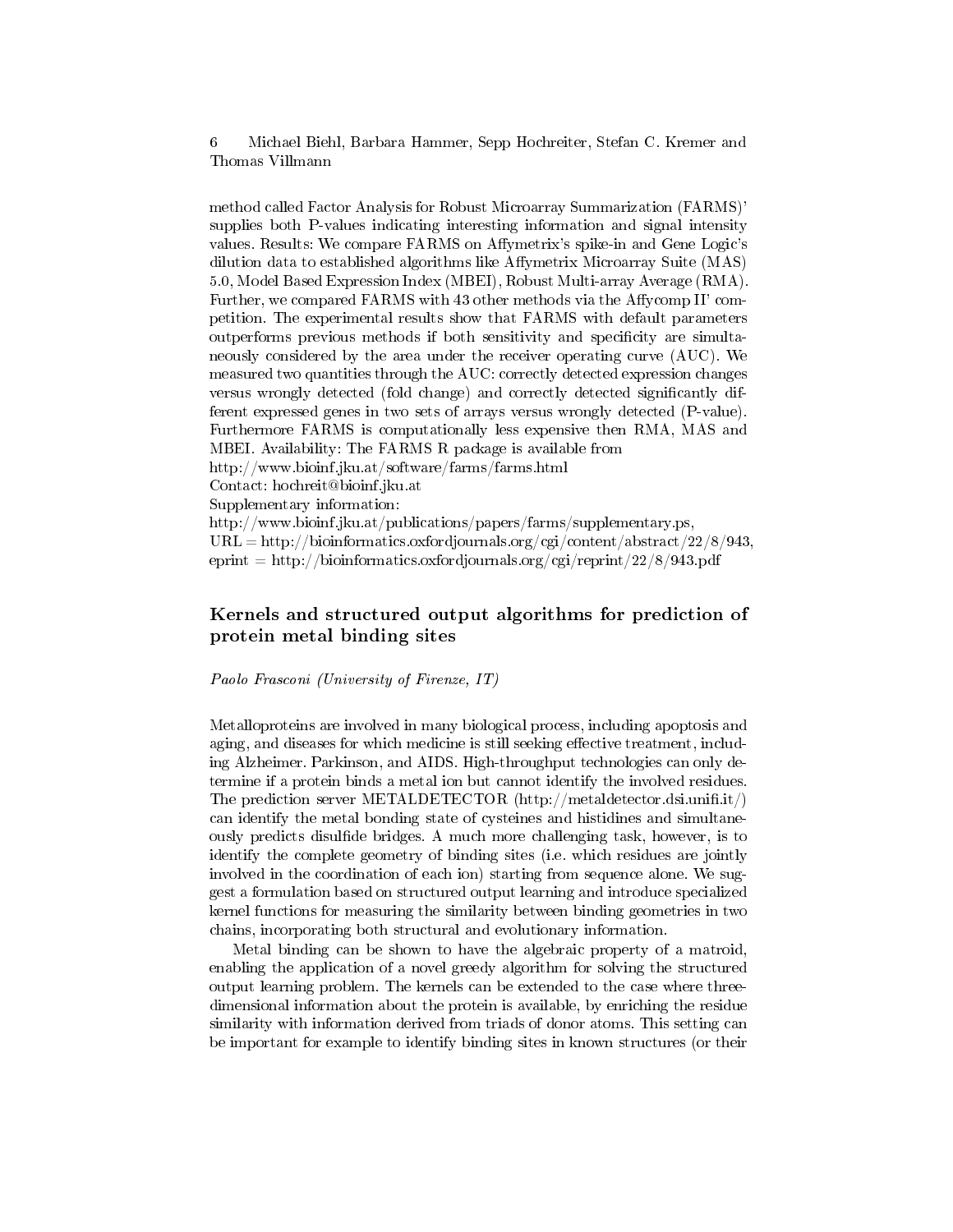close homologs) that have been experimentally determined in apo (unbound) form.

Keywords: Kernels on structured data, structured output learning, metal binding sites in proteins

Joint work of: Frasconi, Paolo; Passerini, Andrea; Lippi, Marco

Full Paper:

http://www.dsi.unifi.it/∼paolo/publications.html

See also: Frasconi, P. and Passerini, A. (2008). Predicting the Geometry of Metal Binding Sites from Protein Sequence. In 22nd Annual Conference on Neural Information Processing Systems (NIPS'08). Lippi, M., Passerini, A., Punta, M., Rost, B., and Frasconi, P. (2008). MetalDetector: a web server for predicting metal binding sites and disulfide bridges in proteins from sequence. Bioinformatics.

### Extending Fuzzy c-Means to handle Similarity Based Data

Tina Geweniger (Universität Leipzig, DE)

Clustering of objects is a main task in machine learning. Thereby one can distinguish between crisp and fuzzy variants. For both strategies advanced methods are developed. Popular approaches favor prototype based adaptive algorithms. Usually , these algorithms belong to the class of vector quantizers, requiring the data objects and the prototypes to be embedded in a metric vector space. Recent designs relax this last condition only demanding the existence of a similarity relation between the data objects given by a data similarity matrix D. Yet, these approaches are only crisp quantizer.

I am going to show an extention of the standard fuzzy c-means algorithm to handle data objects, if only similarities between them are given, i.e. the median variant of FCM.

Keywords: Median fuzzy c-Means, simililarity data

#### Gene Expression Profiling Using Affymetrix Microarrays

Hinrich Göhlmann (Johnson & Johnson Pharmaceutical - Beerse, BE)

In contrast to most participants of the seminar, I have attended "Similarity-based learning on structures" as a molecular biologist generating the kind of data that is used for developing some of the methods that are presented here. Beyond the biological side of things, I am interested in unsupervised projection methods such as spectral mapping as well as techniques that summarize the multiple measurements per transcript into a single number when looking at the Affymetrix microarray platform for gene expression studies and DNA copy number analysis. I am furthermore interested in learning as much as possible about the whole process - trying to not only understand the biology, but increasingly more the fields of data analysis, statistics, bioinformatics and IT.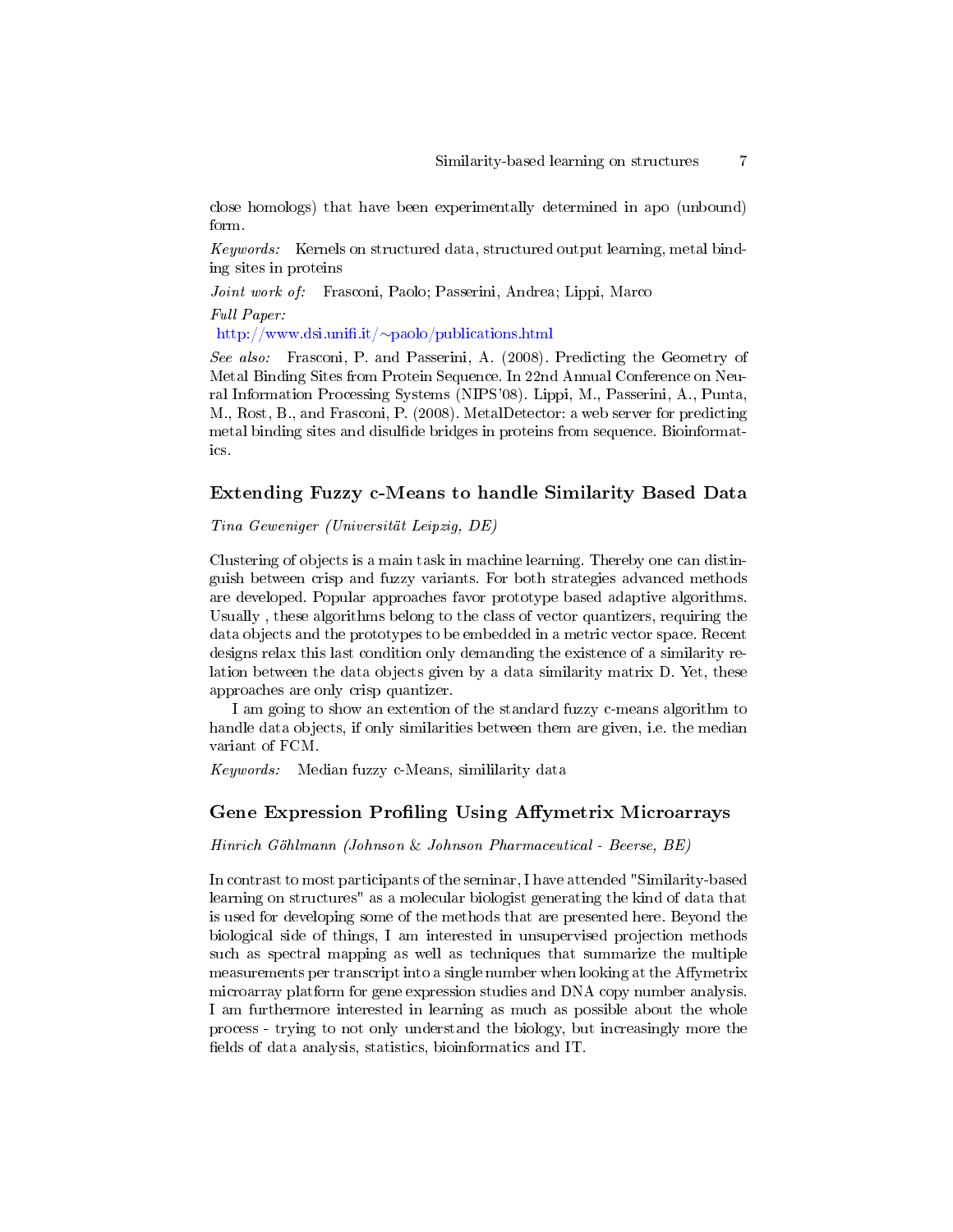Keywords: Affymetrix, Gene expression, Unsupervised projection methods, Gene filtering

Full Paper: <http://goehlmann.info/Research>

### Bayesian DNA sequence analysis using the same prior

Jens Keilwagen (IPK Gatersleben, DE)

During the last decade, many algorithms for the recognition of short DNA signal sequences utilizing different models and different training principles have been developed and compared with the goal of improving their performance and to deepen our insight into gene regulation at the cellular level. Comparative studies of different approaches help to get a better understanding of the strengths and weaknesses of each approach and do therefore point out possible further improvements of these algorithms. While in most of these studies the choice of the underlying model or training principle has been compared, the influence of choosing different priors has been overlooked in the past. However, neglecting the influence of choosing different priors leads to a comparison of apples and oranges in many cases, and thus to questionable conclusions. Many different models have been proposed for the recognition of short DNA signal sites, including position weight matrix models, weight array matrix models, Bayesian trees, or moral Bayesian networks, but interestingly all of these models are special cases of Markov random fields. We derive a prior for Markov random fields that permits a fair comparison of these models using generative as well as discriminative training principles.

*Keywords:* Probabilistic models, Markov random fields, DNA sequence analysis, discriminative learning, generative learning

## Neural Grammar Networks for Bio-molecular Classification

#### Stefan C. Kremer (University of Guelph, CA)

Traditional methods for classification in statistics and machine learning often assume that the data to be classified is representable by vectors. While problems in bioinformatics can use encoding schemes to convert sequences and molecules into (feature) vector representations, these techniques by necessity are lossy and require domain specific expertise to identify suitable formulations of features. In this talk, I will present a novel method for encoding molecular structure and presenting it to a classification system. The technique combines previously developed grammatical representations for describing structure with a classification system that is assembles "on-the-fly" on a per molecule basis. This allows even a novice user to exploit the expert knowledge already embedded in the grammatical representations in order to build classifiers that are competitive with existing methods.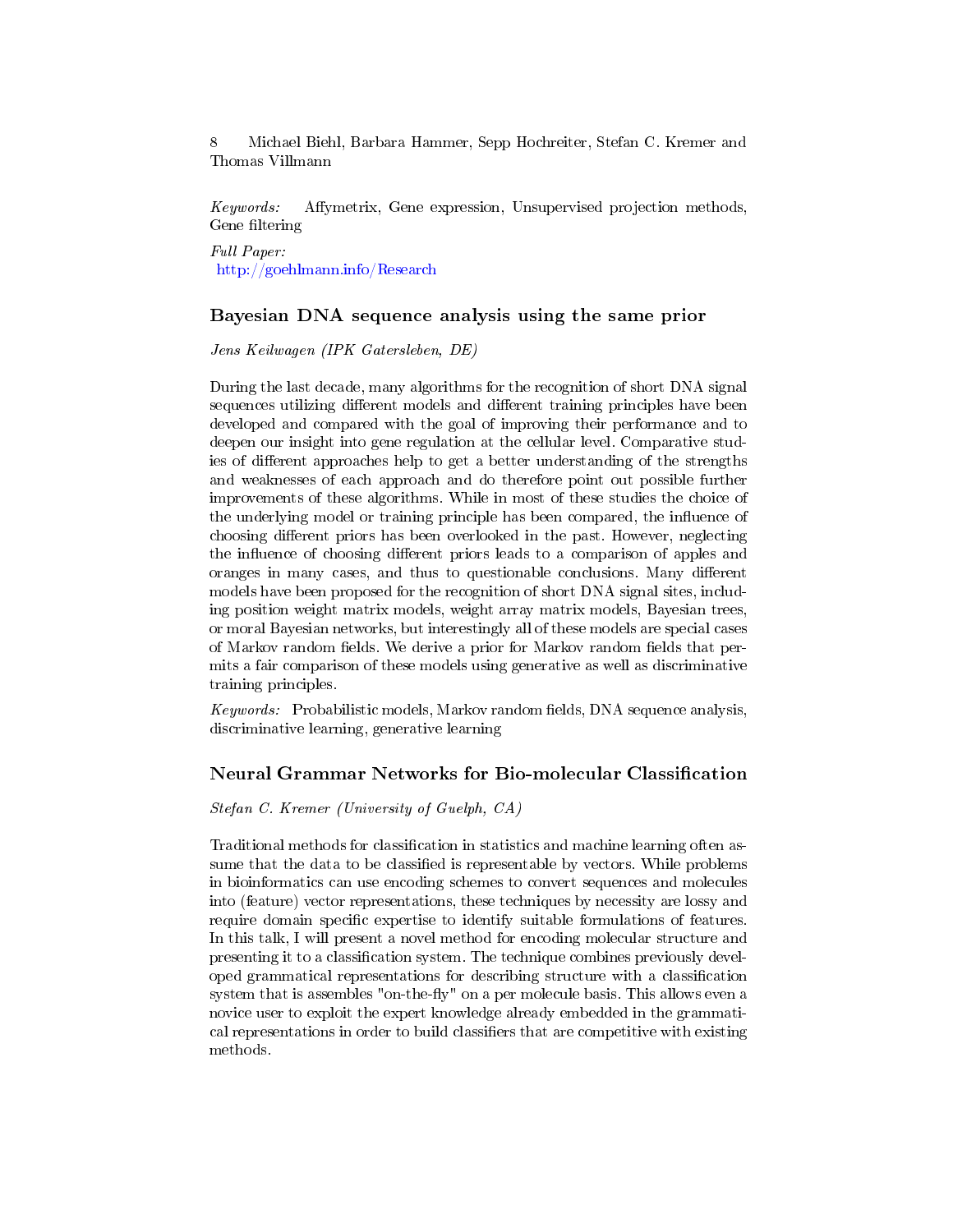Keywords: Neural Grammar Networks, Bio-molecular Classification, QSAR

Full Paper: <http://www.cis.uoguelph.ca>

See also: Bibliography

# Discovering and exploiting structure for better learning and inference

Erzsebet Merenyi (Rice University, US)

I present two studies.

In the first study, the task is to predict interdependent implicit variables, in this case temperature and grain size, from much higher dimensional spectral measurements of icy planetary surfaces (explicit functional data). We observe an interesting duality of the influences of the two underlying parameters on the structure of the spectra, which counteracts the simultaneous learning of the two parameters, resulting in relatively poor prediction. From the SOM that serves as a middle layer in the supervised ANN, we can get clues about the adverse effect on the learning. Exploiting this knowledge we propose the concept of "conjoined twin machines" which share the same SOM, and two separate "heads" interpret the SOM's knowledge somewhat differently, which allows each to specialize on the prediction of one of the two implicit parameters. This increases the overall accuracy of the prediction (for both parameters) significantly.

The second study looks at a case of misuse of SOMs. While technically simple, it has potentially far reaching consequences. In GENECLUSTER, a software package developed in, and used by the medical community for clustering genes, knowledge of structure in the data, as learned and conveyed by a SOM, is ignored to some extent. This leads to erroneous segmentation, and thus misinterpretation, of groups of similarly expressed genes across time. I re-analyze a data set from which results obtained with GENECLUSTER were published earlier in PNAS. I show cleaner and richer results with proper utilization of the SOM.

Keywords: Parameter prediction, functional data, clustering, Self-Organizing Maps, planetary spectra, gene microarrays

## An adaptive model for learning molecular endpoints

#### Gianluca Pollastri (University College - Dublin, IE)

I will describe a recursive neural network that deals with undirected graphs, and its application to predicting property labels or activity values of small molecules.

The model is entirely general, in that it can process any undirected graph with a finite number of nodes by factorising it into a number of directed graphs with the same skeleton.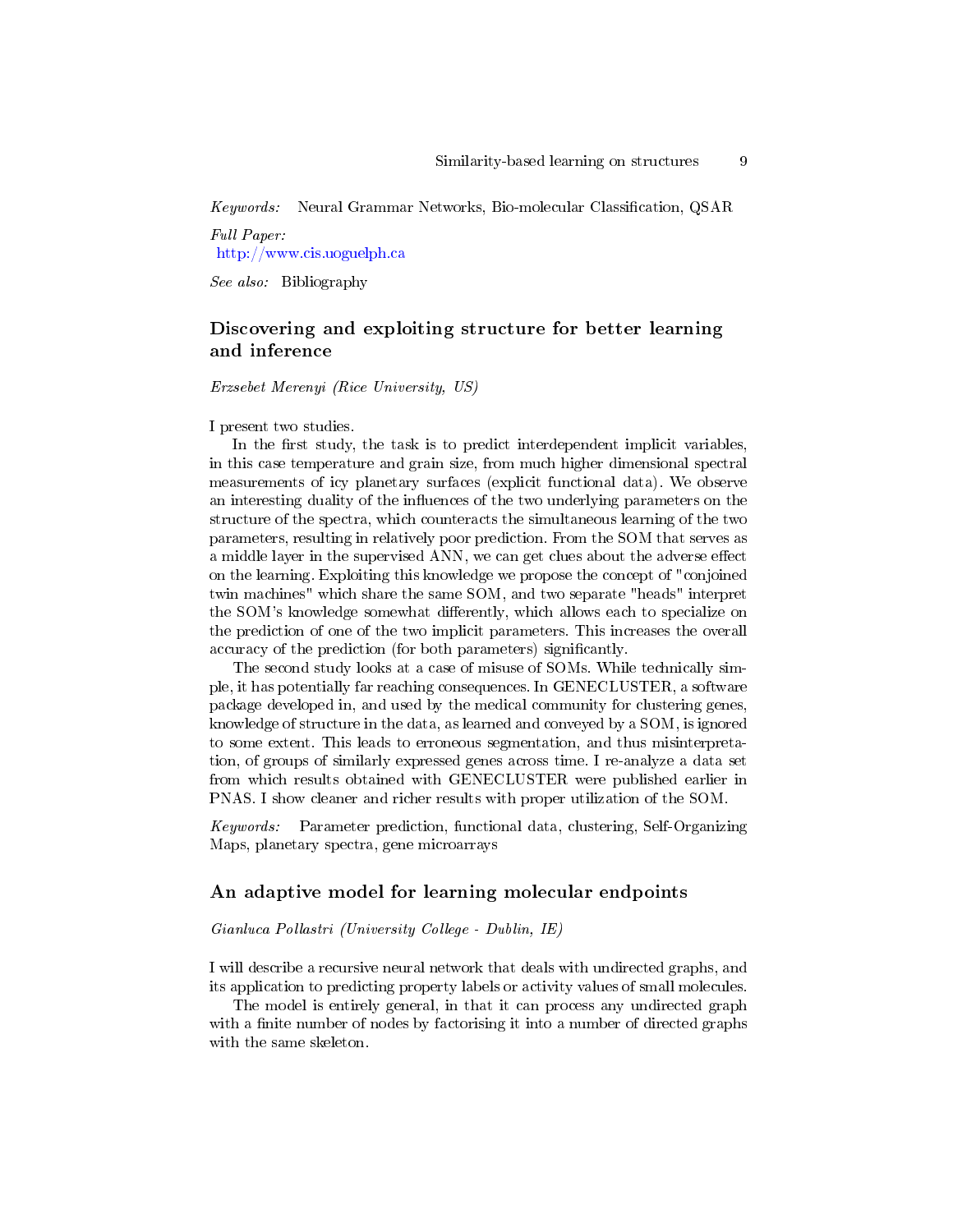The model's only input in the applications I will present is the graph representing the chemical structure of the molecule. In spite of its simplicity, the model outperforms or matches the state of the art in three of the four tasks, and in the fourth is outperformed only by a method resorting to a very problem-specific feature.

Keywords: Recursive neural networks, qsar, qspr, small molecules

Joint work of: Walsh, Ian; Vullo, Alessandro; Pollastri, Gianluca

Full Paper: <http://drops.dagstuhl.de/opus/volltexte/2009/2036>

# Topologically Ordered Graph Clustering

Fabrice Rossi (CNRS - TELECOM-Paristech, FR)

This talk presents an alternative solution to kernel/dissimilarity methods for clustering a graph into communities that are easy to visualize. The main principle of this solution is to modify the most popular quality measure for community detection, Girvan and Newman's modularity, so as to take into account a prior structure, as in the self-organizing map.

We first recall the modularity measure and then introduce the proposed topological variant. The optimization of both measures is a combinatorial problem. We show how to use deterministic annealing to obtain a fast and reliable solution. We show what type of results can be obtained in this framework on real world graphs and outline advantages and drawbacks of the method.

Keywords: Modularity, Graph clustering, Deterministic Annealing, Self-Organizing Map

Joint work of: Rossi, Fabrice; Villa, Nathalie

# Structured prediction with kernels: lessons learned and recent progress

Juho Rousu (University of Helsinki, FI)

In my talk I will present some observations and lessons learned in the development of kernel-based structured prediction methods, adn highlight recent progress in an important bioinformatics application of enzyme function prediction.

Keywords: Kernel methods, structured prediction, bioinformatics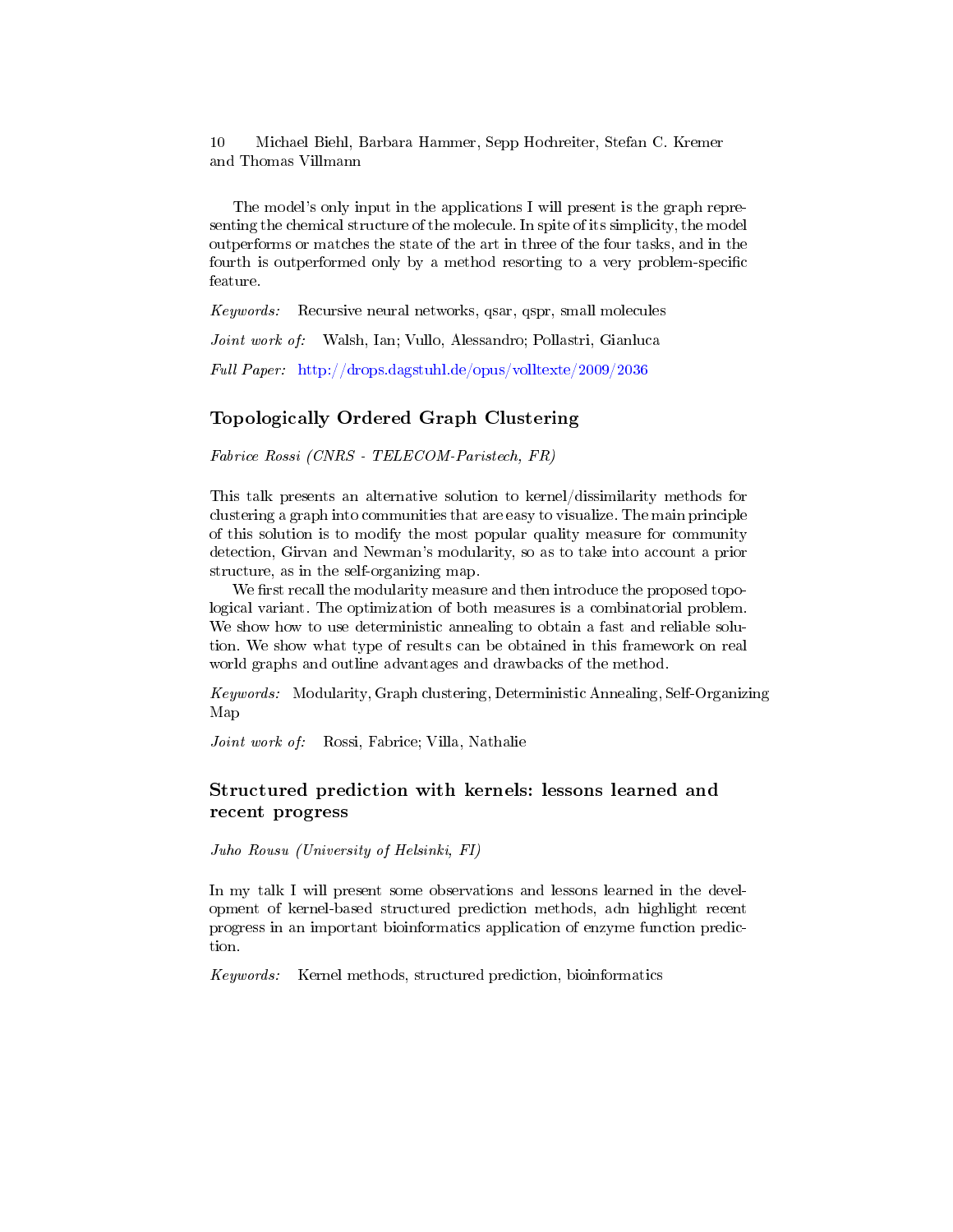### Hyperparameter Learning in Robust Soft LVQ

Petra Schneider (University of Groningen, NL)

Learning vector quantization (LVQ) constitutes a powerful and intuitive method for adaptive nearest prototype classification. However, original LVQ has been introduced based on heuristics and numerous modifications exist to achieve better convergence and stability. The Robust Soft LVQ (RSLVQ) algorithm is derived from an explicit cost function and follows the dynamics of a stochastic gradient ascent. The cost function involves a hyperparameter which has strong influence on the performance of the resulting classifier. In this talk, I will present a wellfounded strategy to deal with the algorithms' hyperparameter. The new variant of RSLVQ will be demonstrated based on articial data and a real-life data set.

#### Evaluation of topography for Evolving Trees

Stefan Simmuteit (Universität Leipzig, DE)

For self-organizing maps exist different measures for the degree of topology preservation. In this talk we focus on the transfer of these concepts to Evolving Trees. In particular the well-known topographic product is carried over to Evolving Trees, because it is robust and approximates the exact mathematical model in a good manner for reasonable computational effort.

The tree-structured neighborhood of Evolving Trees is supposed to conserve the topology of taxonomic data like bacterial mass spectrometry data better than commonly used flat maps. The topographic product is adopted to Evolving Trees and results show a good topology preservation with various parameter constellations, when learning the structure of different bacteria species.

# Generalized analysis of data attribute variability

Marc Strickert (IPK Gatersleben, DE)

Many data analysis methods make use of implicit assumptions on the data boundaries. In high-throughput intensity data, such as obtained by cDNA arrays, 2D protein gels, or mass-spectroscopy, the most prominent reference boundary is the theoretically smallest value of zero. For ratio-based analysis of data attribute variability such a boundary has quite an impact on the results. For example, a doubling of temperature from 10 to 20 degrees Celsius relative to zero is just an 1.04 times fluctuation in case of the Kelvin reference point. Data centers of gravity are one way of defining more data-specific reference points. Attribute variability characterized by the mean-centered sums of squares work fine for Euclidean spaces, but not necessarily so for other measures of data similarity.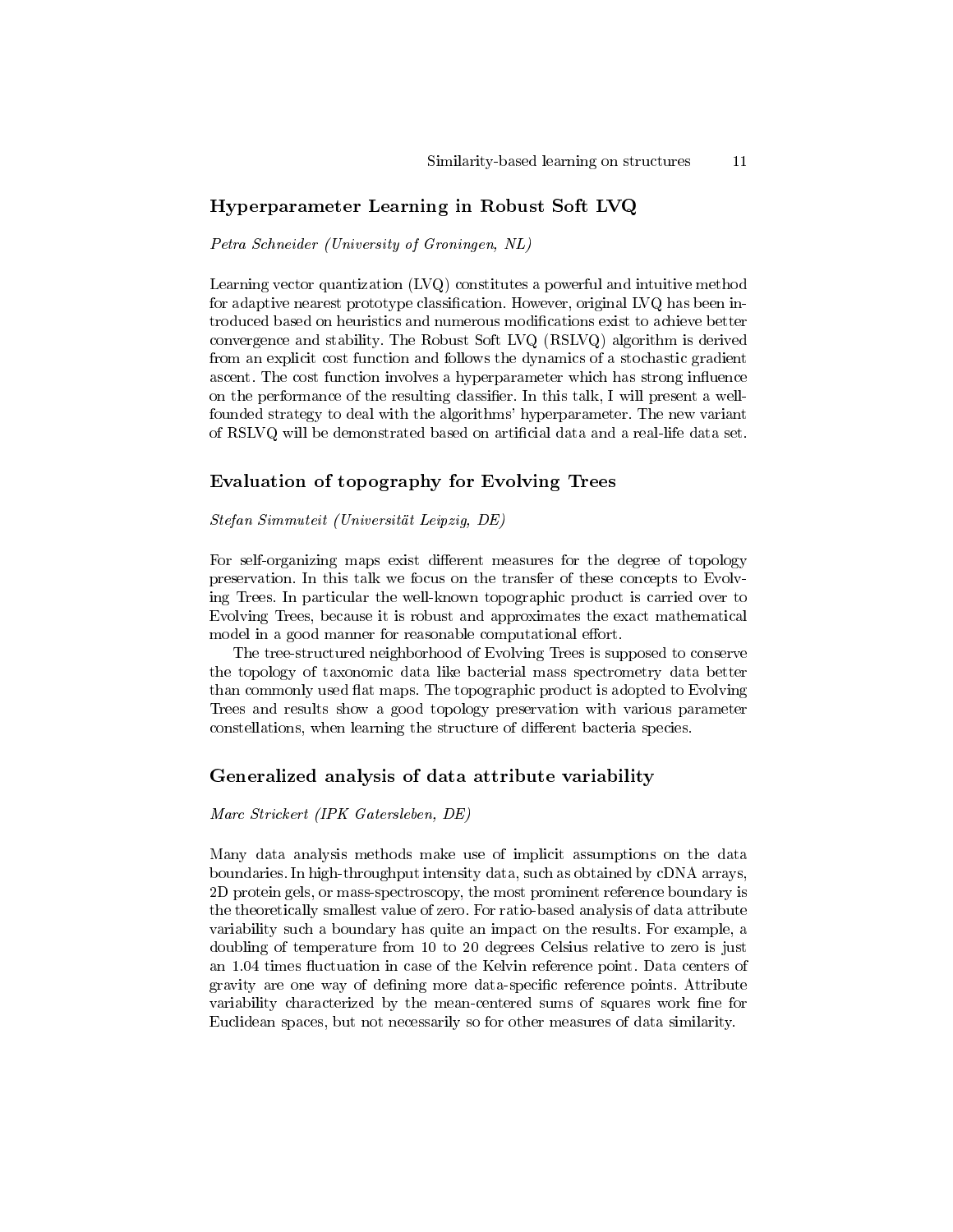By the example of Pearson correlation a more general approach to the analysis of attribute variability is presented that allows a less biased assessment of data patterns and attribute structures.

Keywords: Generalized variance, correlation measure

### A closer look on codebooks for object class recognition

Alexandra Teynor (Universität Freiburg, DE)

Codebooks are a vital part of many current image retrieval and object class recognition algorithms, especially in so called bag-of-feature settings. Several issues have to be considered when generating such dictionaries. In this talk, we take a deeper look at possible generation processes and show methods how to create semantic instead of purely visual codebooks. The presented techniques show that it is possible to create powerful codebooks with relatively minor effort and that the grouping of visually distinct parts that are semantically equivalent improves the performance.

Keywords: Visual codebook, object class recogniton

# Searching for co-expression patterns in three-color cDNA microarray data using a probabilistic model based Hough Transform

Peter Tino (University of Birmingham, GB)

The effects of a drug on the genomic scale can be assessed in a three-color cDNA microarray with the three color intensities represented through the so-called hexaMplot. In our recent study we have shown that the Hough Transform (HT) applied to the hexaMplot can be used to detect groups of co-expressed genes in the normal-disease-drug samples.

However, the standard HT is not well suited for the purpose because: (1) the essayed genes need first to be hard-partitioned into equally and differentially expressed genes, with HT ignoring possible information in the former group; (2) the hexaMplot coordinates are negatively correlated and there is no direct way of expressing this in the standard HT and (3) it is not clear how to quantify the association of co-expressed genes with the line along which they cluster.

We address these deficiencies by formulating a dedicated probabilistic model based HT.

The approach is demostrated by assessing effects of the drug  $Rg1$  on homocysteinetreated human umbilical vein endothetial cells. Compared with our previous study we robustly detect stronger natural groupings of co-expressed genes. Moreover, the gene groups show coherent biological functions with high signicance, as detected by the Gene Ontology analysis.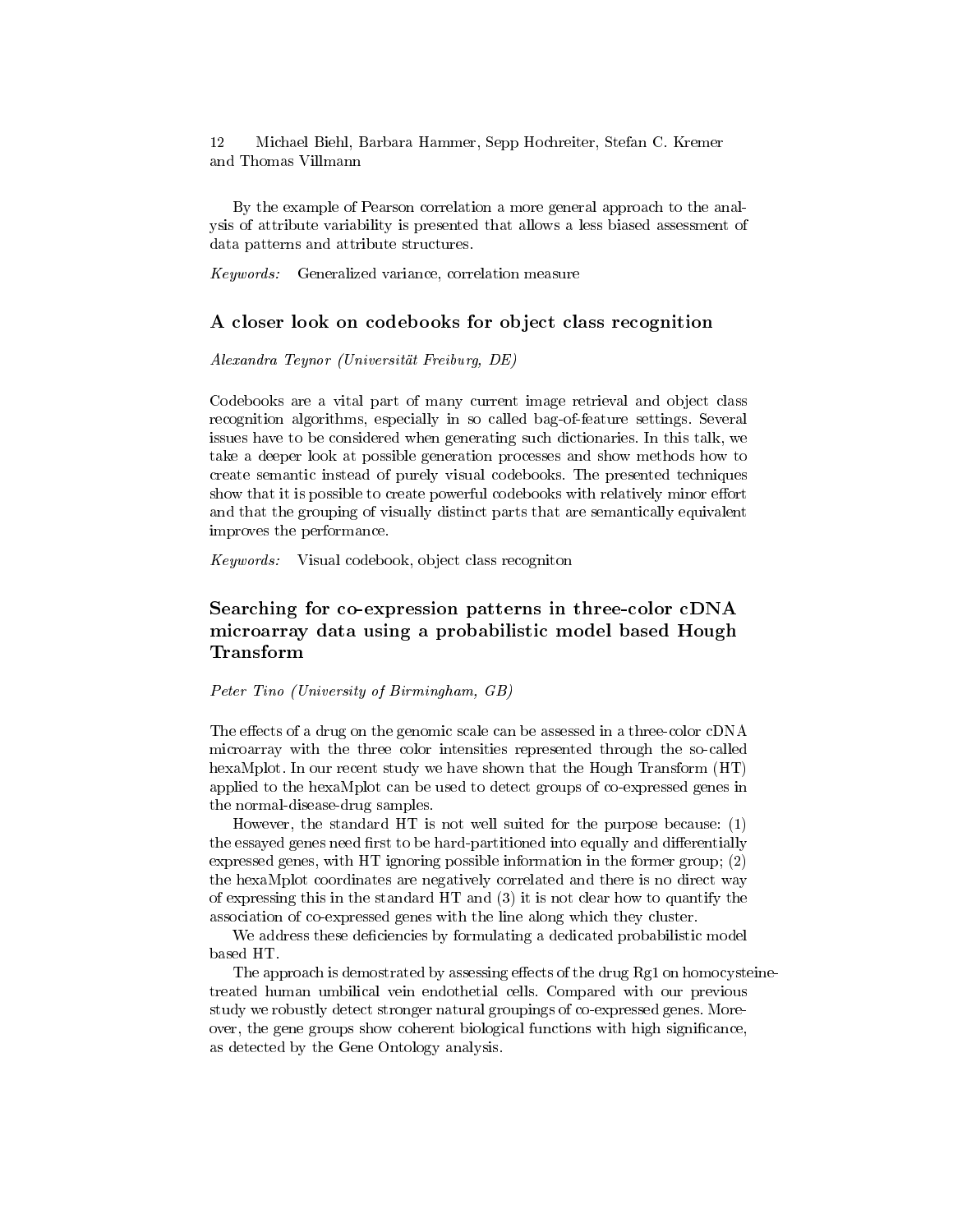Keywords: Three-color cDNA microarray, Hough Transorm, probabilistic modeling

Joint work of: Tino, Peter; Hongya Zha;, Hong Yan

# Estimating Time Delay in Gravitationally Lensed Fluxes

Peter Tino (University of Birmingham, GB)

We study the problem of estimating the time delay between two signals representing delayed, irregularly sampled and noisy versions of the same underlying pattern. We propose a kernel-based technique in the context of an astronomical problem, namely estimating the time delay between two gravitationally lensed signals from a distant quasar.

We test the algorithm on several artificial data sets, and also on real astronomical observations. By carrying out a statistical analysis of the results we present a detailed comparison of our method with the most popular methods for time delay estimation in astrophysics. Our method yields more accurate and more stable time delay estimates. Our methodology can be readily applied to current state-of-the-art optical monitoring data in astronomy, but can also be applied in other disciplines involving similar time series data.

Keywords: Time series, kernel regression, statistical analysis, evolutionary algorithms, mixed representation

Joint work of: Tino, Peter; Cuevas-Tello, Juan C.; Raychaudhury, Somak

Extended Abstract: <http://drops.dagstuhl.de/opus/volltexte/2009/2037>

# Topographic graph clustering with kernel and dissimilarity methods

Nathalie Villa-Vialaneix (University of Toulouse, FR)

Finding meaningful communities in social network, or, to use a more classical vocabulary, clustering a graph, is a very important problem in social network analysis. For very large graphs, a fast clustering algorithm provides a coarse graining of the graph and can be considered a preprocessing phase before time consuming algorithms. For small to medium size graphs, communities can be analyzed manually (or at least semi-automatically) by specialists in order to figure out the global organization of the underlying social network.

This talk focuses on the second case, when the goal is to display to an end user a visual representation of a social network. The main idea of our work is to find communities that can be displayed easily on a plane. Our method is based on the self-organizing map paradigm.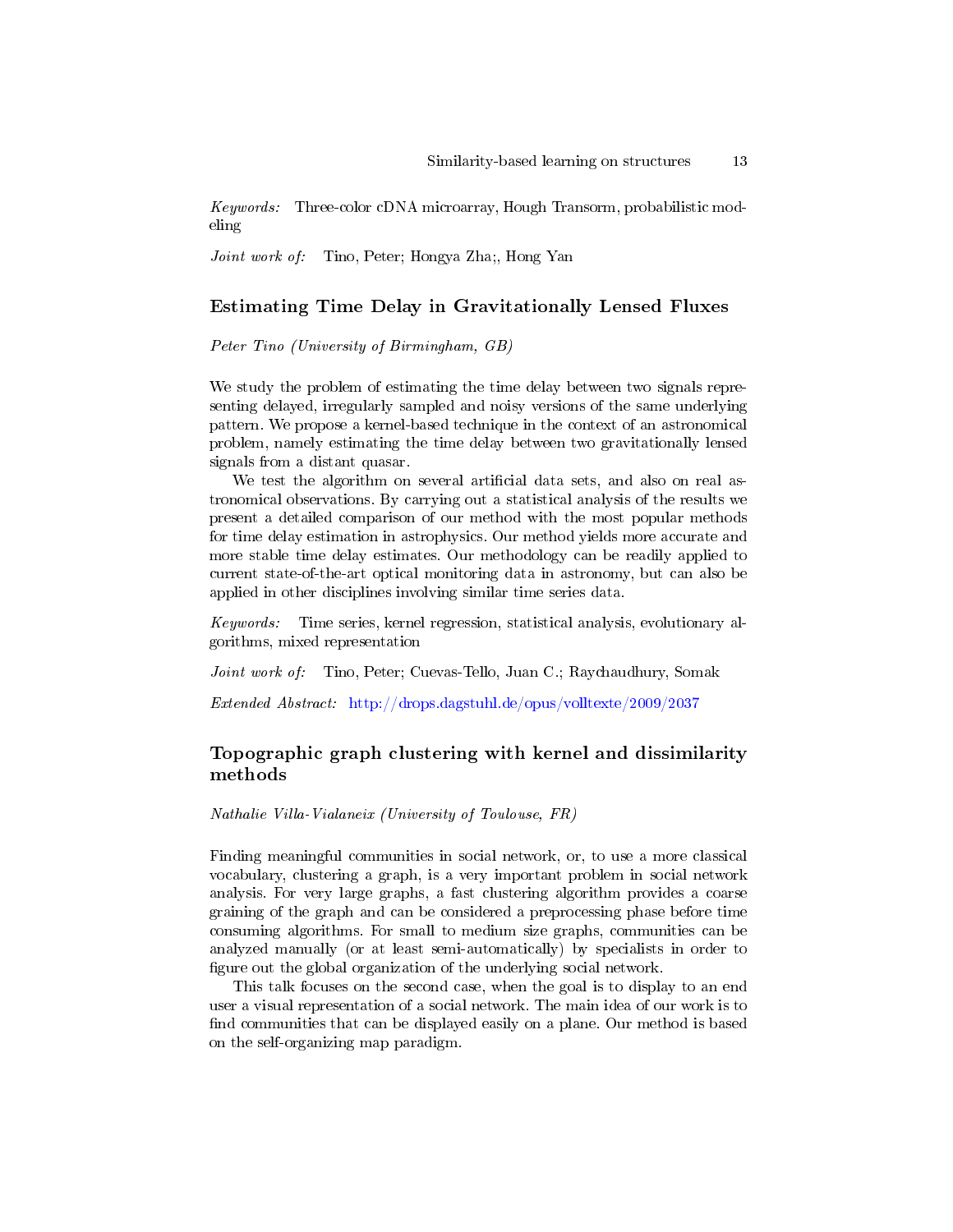We first recall briefly some extension of the self-organizing map to kernel and dissimilarity data. Then we give examples of kernels and dissimilarities that can be constructed to compare the nodes of a graph using its link structure. We show what type of results can be obtained in this framework on real world graphs and outline advantages and drawbacks of the method.

Keywords: Self-organizing map, graph, kernel, social networks

Joint work of: Villa, Nathalie; Rossi, Fabrice

### Sobolev Norms for Functional Data Analysis

Thomas Villmann (Hochschule Mittweida, DE)

We propose the utilization of Sobolev norms for functional data analysis. Sobolev metric take the shape of the data by incorporration of the derivatives in to account. We show, how Sobolev norms can be used in functional vector quantization or functional principal component analysis based on the Oja-learning.

Keywords: Functional data analysis, vector quantization, principal component analysis, Sobolev norms

## Theoretical study of online and offline  $\rm{LVQ}$

Aree Witoelar (University of Groningen, NL)

In this talk we describe two approaches for a theoretical analysis of Learning Vector Quantization (LVQ) systems in a controlled environment of Gaussian mixtures in high dimensions and a system of two prototypes.

The first part focuses on online LVQ algorithms using windows for the selection of data. Theory of on-line learning allows for an exact description of the training dynamics, yielding typical learning curves, convergence properties and achievable generalization abilities. We compare the performance of several algorithms, including LVQ 2.1, Learning From Mistakes (LFM) and Robust Soft LVQ.

In the second part we apply the statistical physics analysis of offline learning to cost function based LVQ schemes. The analytic approach becomes exact in the limit of high training temperature. We study two cost function related LVQ algorithms and the influence of an appropriate weight decay. In our findings, LFM achieves poor generalization ability, while LVQ 2.1 displays much better performance with a properly chosen weight decay.

Keywords: LVQ, theory of on-line learning, statistical physics